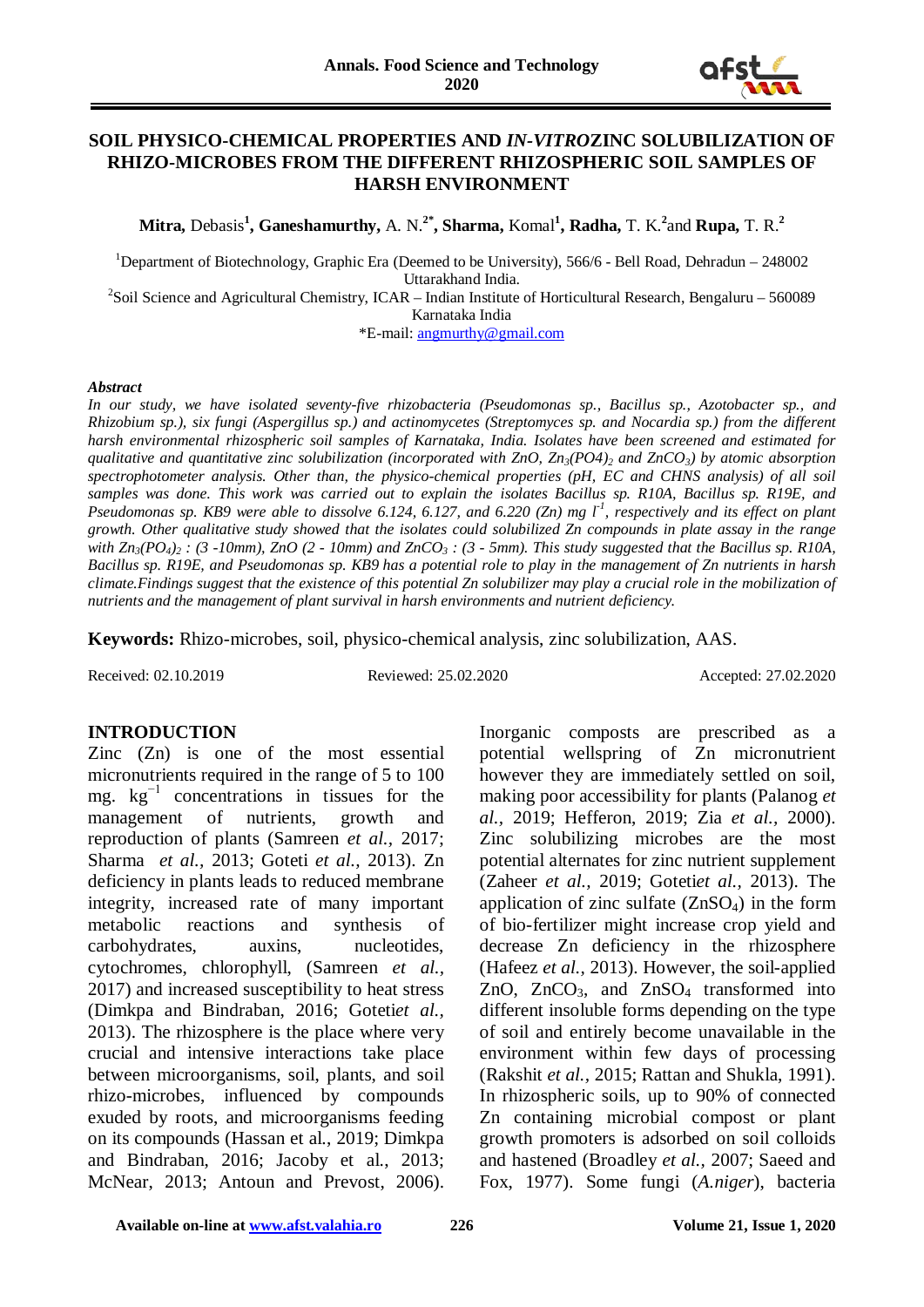

(*Pseudomonas* spp., *Azotobacter* spp., and *Bacillus* spp.) and actinomycetes (*Streptomyces* spp. and *Nocardia* spp.) help in the formation of pigments in Zn deficiency (Chernavina, 1970). In this study, we have shown that twenty-nine rhizo-microbes could contribute to plant growth and the management of nutrient deficiency.

## **MATERIALS AND METHODS**

### **Soil samples collection**

Twenty rhizospheric soil samples were collected from Chikballapura, Bangalore Rural, Bengaluru and Kolar district of Karnataka, India. All soil samples collection sites and plant spp. name are graphically represented by Mitra*et al.,*(2019).

### **Physico-chemical analysis of soil samples**

Theelectrical conductivity(EC) and pH of the suspension (soil) were measured with digital pH meter (EUTECH-250, India) followed by the Kasa*et al.,* 2015. Essential examinations of aggregate carbon, hydrogen, nitrogen, and sulfur is performed to give carbonate, natural carbon and to get some thought of the creation of the dirt samples. For the CHNS analysis (Elementer-CUBE), freeze-dried and crushed soil samples were weighed (5-10 mg) and mixed with an oxidizer [vanadium pentoxide  $(V<sub>2</sub>O<sub>5</sub>)$  in a tin capsule, which is then combusted in a reactor at 1000°C and quantified with a TCD (Meyers, 1994). The results of the CHNS analysis are recorded.

#### **Isolation of microbes**

The soil stuck around the roots was removed by washing the roots and diluted soil samples were inoculated on different media plates (Table 1) for the isolation ofplant growth promoting(PGP)microorganisms (Islam*et al.,* 2015; Mitra *et al.,* 2019; Devi *et al.,* 2016; Islam*et al.,* 2015). The selected cultures were incubated for 24h at  $30^{\circ}$ C. The pure cultures were stored at  $-20^{\circ}$ C and re-cultured for the qualitative and quantitative estimation of Zn solubilization.

### **Qualitative estimation of Zn solubilization**

In the qualitative study, all the isolates (bacteria, fungi, and actinobacteria) were tested for Zn solubilization by plate assay using modified liquid mineral salts medium  $(g·lit^{-1})$ specified by (Saravanan *et al.,* 2006), containing dextrose:  $10.0g$ ;  $(NH<sub>4</sub>)<sub>2</sub>SO<sub>4</sub>: 1.0g$ ; KCl: 0.2g; K<sub>2</sub>HPO<sub>4</sub>: 0.1g; MgSO<sub>4</sub>: 0.2g; pH: 7.0 and insoluble Zn compound (ZnO,  $Zn_3(PO_4)$ <sub>2</sub> and  $ZnCO_3$ : 0.1%; Agar: 15.0g) and autoclaved at  $121^0C$  for 20min. Actively growing cultures of each strain were spotinoculated  $(2\mu L)$  onto the plates and plates<br>were incubated at  $28^{\circ}$ C for 48h. Zn were incubated at  $28^{\circ}$ C for 48h. Zn solubilization of isolates was determined by measuring the diameter of the clear zone and colony growth (Sunithakumari *et al.,* 2016).

### **Quantitative estimation by AAS**

The quantitative study of zinc solubilization was studied in 150mL conical flasks containing 50mL of liquid mineral salt medium supplemented with Zn compounds. Appropriate uninoculated controls were maintained. The broth was inoculated with  $100\mu L$  of overnight grown bacterial inoculum and incubated for 72h at 160 rpm in an incubator shaker at  $28^0C$ .

| <b>Media Name</b>                                 | <b>Isolation of PGP microorganism</b>   |
|---------------------------------------------------|-----------------------------------------|
| Nutrient Agar and Nutrient Broth (HiMedia, India) | General microbes ( <i>Bacillus</i> sp.) |
| King's B agar (Himedia, India)                    | Pseudomonas spp.                        |
| Jensen's medium                                   | Azotobacter spp.                        |
| Yeast Extract Mannitol agar, (HiMedia, India)     | Rhizobium spp.                          |
| Potato Dextrose Agar (HiMedia, India)             | Fungus (Aspergillus spp.)               |
| Modified Nutrient Agar (MNA)                      | Actinobacteria                          |
| Kenknight's Media (HiMedia, India)                | Actinobacteria                          |
| Basal media                                       | Zinc solubilizing bacteria              |

### **Table 1 Media used for theisolation of Zn solubilizing microorganism**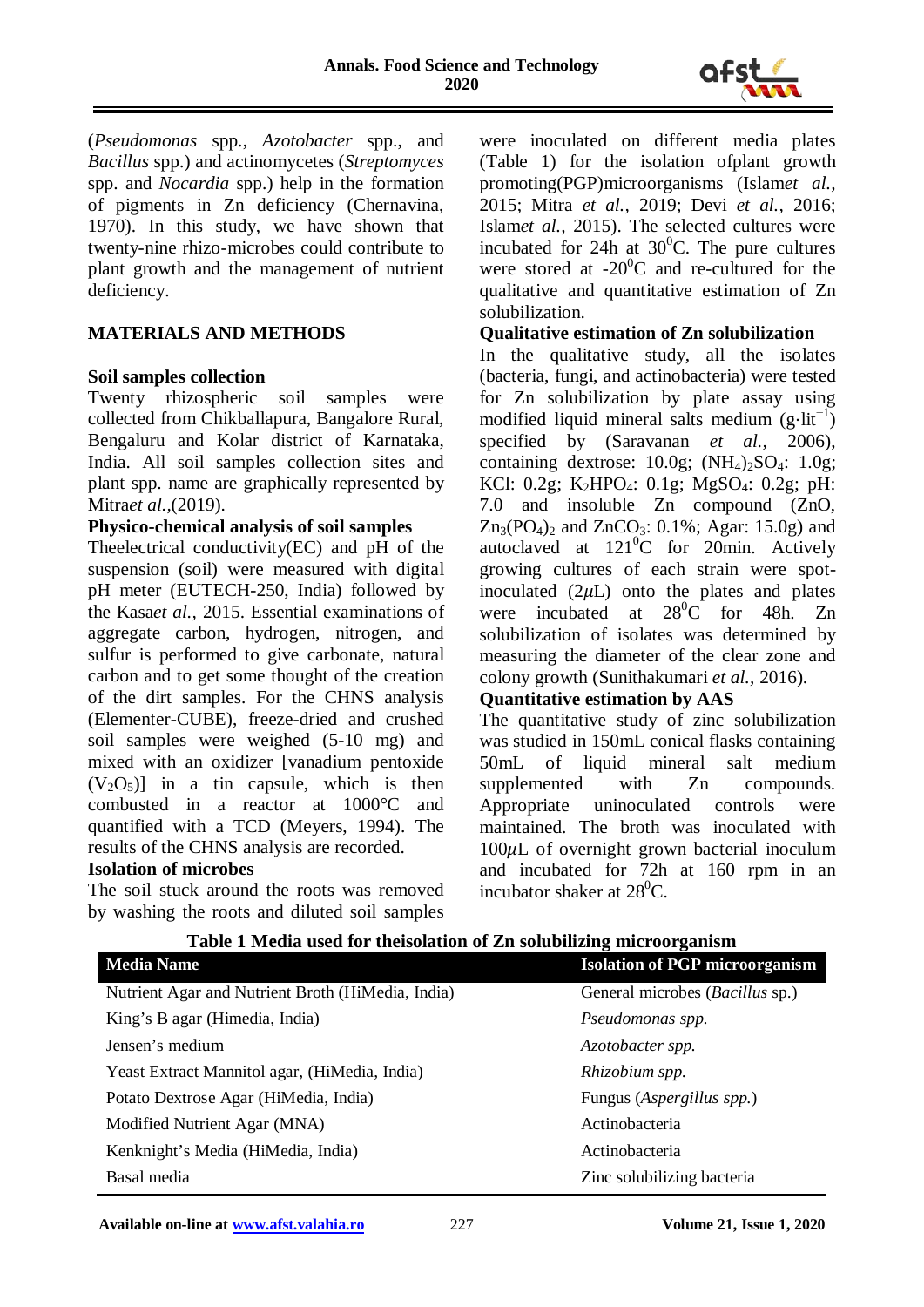

The isolates were centrifuged at 15000 rpm for 15 min and the supernatant was passed through 0.25µm membrane filter so as to obtain the culture filtrate containing only the soluble forms of Zn metal (Francis *et al.,* 1988). Then the filtrate sample was estimated to an atomic absorption spectrometer (AAS-900H) to find the concentration of available zinc present in the sample.

# **RESULTS AND DISCUSSION**

### **Soil physico-chemical properties**

Soil samples collected from the rhizosphere of the plant belonging to the different harsh environment of Karnataka were brought to the laboratory and kept on a polyethylene bag and stored in a refrigerator at  $4^{\circ}$ C. The most results of soil sample pH and EC are normal (Table 2). The C/N value of soil sample RS1, RS2, RS5, and RS10 are 0.0000. The C/N ratio of soil sample RS4, RS11, RS12, RS14, RS16, RS18,

RS19, and RS20 showed that the soil samples contain high organic matter and the C/N value of soil sample RS6 and RS8 is out of the normal range (Table 2). The soil samples ID 3 (21.5), 7 (22.7) and 9 (25.8) shows normal C/N ratio and the rest of the soils represent very harsh environment deviating wide apart from the normal agricultural soils. All the soils were acidic to near neutral except sample RS20 which is neutral  $(7.02)$ .

## **Qualitative estimation: Zinc solubilization by isolates**

The qualitative Zn solubilization of seventyfive bacterial isolates (A, B and C), six fungi (D) and actinomycetes (E) results are shown in Fig. 1 and analyzed by R programming - Heatmap plot namely,  $ZnCO_3$ ,  $Zn_3(PO_4)$ <sub>2</sub> and  $ZnO$ , under the assay conditions. Among the cultures, *Bacillus* sp. R4B, R10B, and R20B showed the highest solubilization zone in  $Zn_3(PO_4)$ , whereas R17C and R10B showed 10mm zone in ZnO amended medium (Fig. 2).

| <b>Soil Sample ID</b> | $C\%$ | H%    | $N\%$ | $S\%$ | <b>C/N Ratio</b> | pH   | $\overline{EC}$ (ds.m <sup>-1</sup> ) |
|-----------------------|-------|-------|-------|-------|------------------|------|---------------------------------------|
| RS1                   | 0.85  | 0.310 | 0.00  | 0.027 | 0.0000           | 5.26 | 0.1103                                |
| RS <sub>2</sub>       | 0.86  | 0.228 | 0.00  | 0.008 | 0.0000           | 5.36 | 0.1288                                |
| RS3                   | 1.42  | 0.772 | 0.07  | 0.013 | 21.4811          | 5.87 | 0.1674                                |
| RS4                   | 1.02  | 0.762 | 0.06  | 0.010 | 18.1339          | 5.35 | 0.1156                                |
| RS5                   | 0.49  | 0.868 | 0.00  | 0.006 | 0.0000           | 5.79 | 0.1145                                |
| RS <sub>6</sub>       | 0.69  | 0.639 | 0.01  | 0.007 | 116.5552         | 5.13 | 0.1648                                |
| RS7                   | 0.97  | 0.673 | 0.04  | 0.010 | 22.6755          | 4.60 | 0.0927                                |
| RS <sub>8</sub>       | 0.74  | 1.394 | 0.00  | 0.010 | 183.9937         | 5.48 | 0.1162                                |
| RS9                   | 1.38  | 1.055 | 0.05  | 0.014 | 25.7994          | 5.88 | 0.1452                                |
| <b>RS10</b>           | 0.00  | 0.008 | 0.00  | 0.004 | 0.0000           | 4.59 | 0.1091                                |
| <b>RS11</b>           | 0.28  | 0.556 | 0.02  | 0.040 | 11.6841          | 6.18 | 0.1166                                |
| <b>RS12</b>           | 1.01  | 0.671 | 0.09  | 0.024 | 11.0845          | 6.17 | 0.1772                                |
| <b>RS13</b>           | 1.20  | 0.794 | 0.12  | 0.018 | 10.3282          | 5.67 | 0.1144                                |
| <b>RS14</b>           | 0.50  | 0.394 | 0.05  | 0.009 | 9.4342           | 6.59 | 0.1602                                |
| <b>RS15</b>           | 0.75  | 0.387 | 0.07  | 0.012 | 11.2897          | 5.91 | 0.1654                                |
| <b>RS16</b>           | 0.68  | 0.472 | 0.08  | 0.009 | 8.0863           | 5.33 | 0.1867                                |
| <b>RS17</b>           | 1.28  | 0.427 | 0.12  | 0.013 | 10.7216          | 5.49 | 0.1907                                |
| <b>RS18</b>           | 0.85  | 0.916 | 0.10  | 0.010 | 8.6915           | 5.48 | 0.1181                                |
| <b>RS19</b>           | 2.20  | 0.553 | 0.20  | 0.020 | 11.0151          | 5.92 | 0.3780                                |
| <b>RS20</b>           | 0.58  | 0.787 | 0.05  | 0.008 | 12.4970          | 7.02 | 0.2070                                |

**Table 2 CHNS analysis data of harsh environment soil sample**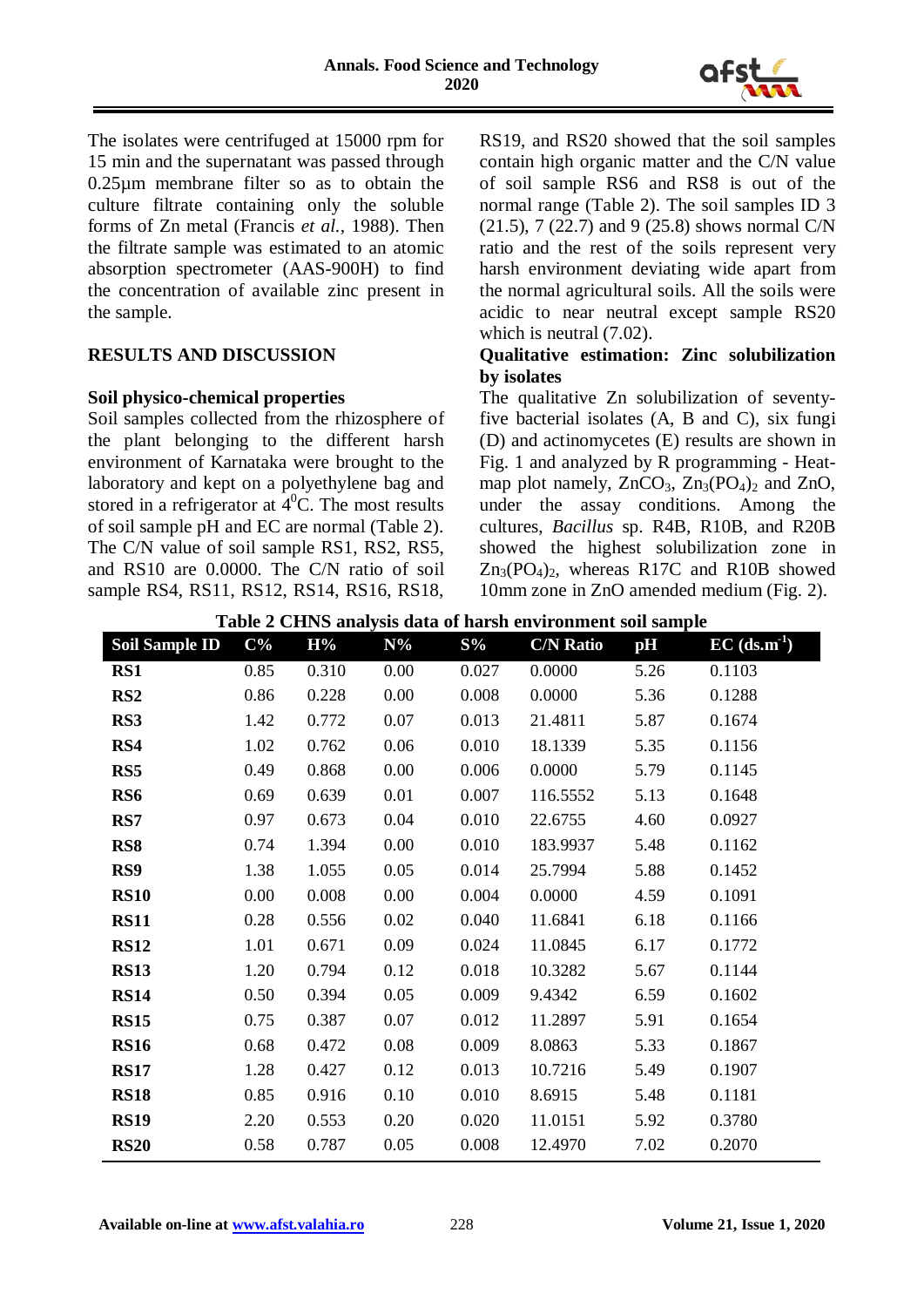**Annals. Food Science and Technology 2020**





**Figure 1.Qualitative Zn solubilization of isolates analyzed by Heat-map plot where gray colourpositive and blue-negative solubilizer of Zn**



**Fig. 2. Zinc solubilization by potential bacterial isolates**

The zone of solubilization was comparatively high in ZnO amended medium as compared to  $ZnCO<sub>3</sub>$  and  $Zn<sub>3</sub>(PO<sub>4</sub>)<sub>2</sub>$ . Size of the solubilization zone ranged from 3 to 10mm in  $Zn_3(PO_4)$ , from 2 to 10mm in ZnO and from 3 to 5mm in  $ZnCO<sub>3</sub>$  incorporated medium.Similarly, Khanghahi *et al.,* 2018 reported that prospective implementation as bio inoculants to overcome Zn's unavailability in soil, assess zinc solubilizing capacity in zinc oxide, zinc carbonate, and zinc phosphate supplement (0.1%) of 80 (effective strain: *Agrobacterium tumefaciens* and *Rhizobium* sp.)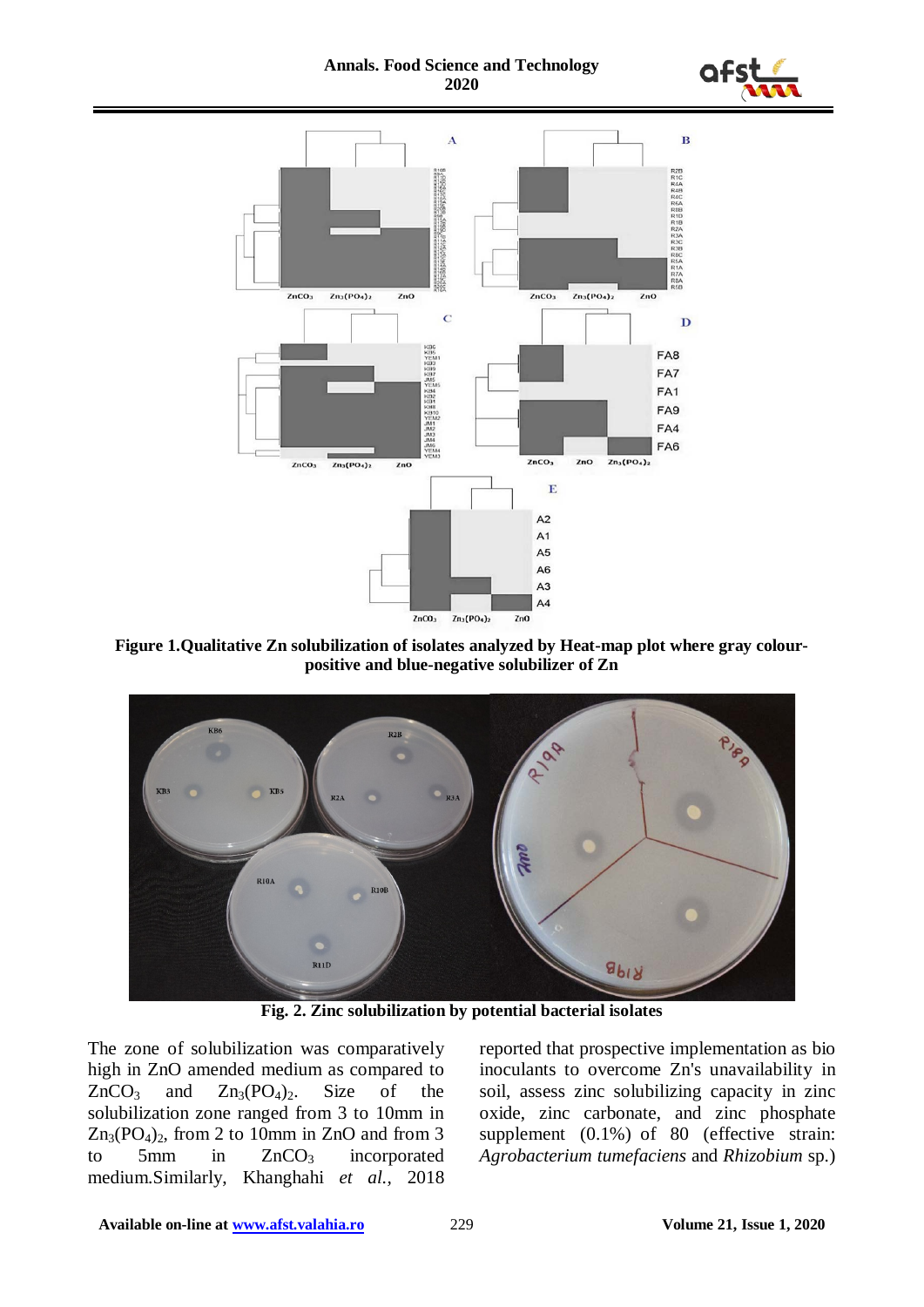

PGPB strains from barley and tomato plants rhizosphere.

### **Quantitative estimation: Zn solubilization by isolates**

Quantitative study of twenty-nine active zinc solubilizer was studied in 150mL conical flasks containing 50mL of a liquid mineral salt medium. The concentration of solubilizing zinc was estimated using atomic absorption spectrophotometer. The results revealed that *Bacillus*sp. R10A, R19E, and *Pseudomonas*sp. KB9 were able to dissolve 6.124, 6.127, and 6.220 mg.<sup>11</sup> from ZnCO<sub>3</sub>, respectively, in a liquid medium and they were consistent with the observations on solid medium (Fig. 3). Gotetiet al., (2013) reported that potential ten strains screened for Zn solubilization, and P33, P29 and B40 produced 22mm clear zones on medium incorporated with  $ZnCO<sub>3</sub>$ ; P17 and B40 showed 31.0mm in ZnO incorporated medium. Others results of Zn solubilization by P29 and B40 in broth amended with ZnO (18 and 17 ppm) and  $ZnCO<sub>3</sub>$  (17 and 16.8 ppm) respectively (Goteti*et al.,* 2017).

However, R10A and KB9 which was found to be the leading solubilizer on plate agar did not imitate the result in broth amended with ZnO though significant fall in pH (4.31) was noted. Significant reduction of pH was observed in the broth cultures amended with ZnO (pH 4.18  $-4.72$ ) (Fig. 4).



**Figure 3. Quantity of Zn solubilization by isolates using AAS analysis**



**Figure 4. pH increase and decrease in zinc solubilization medium**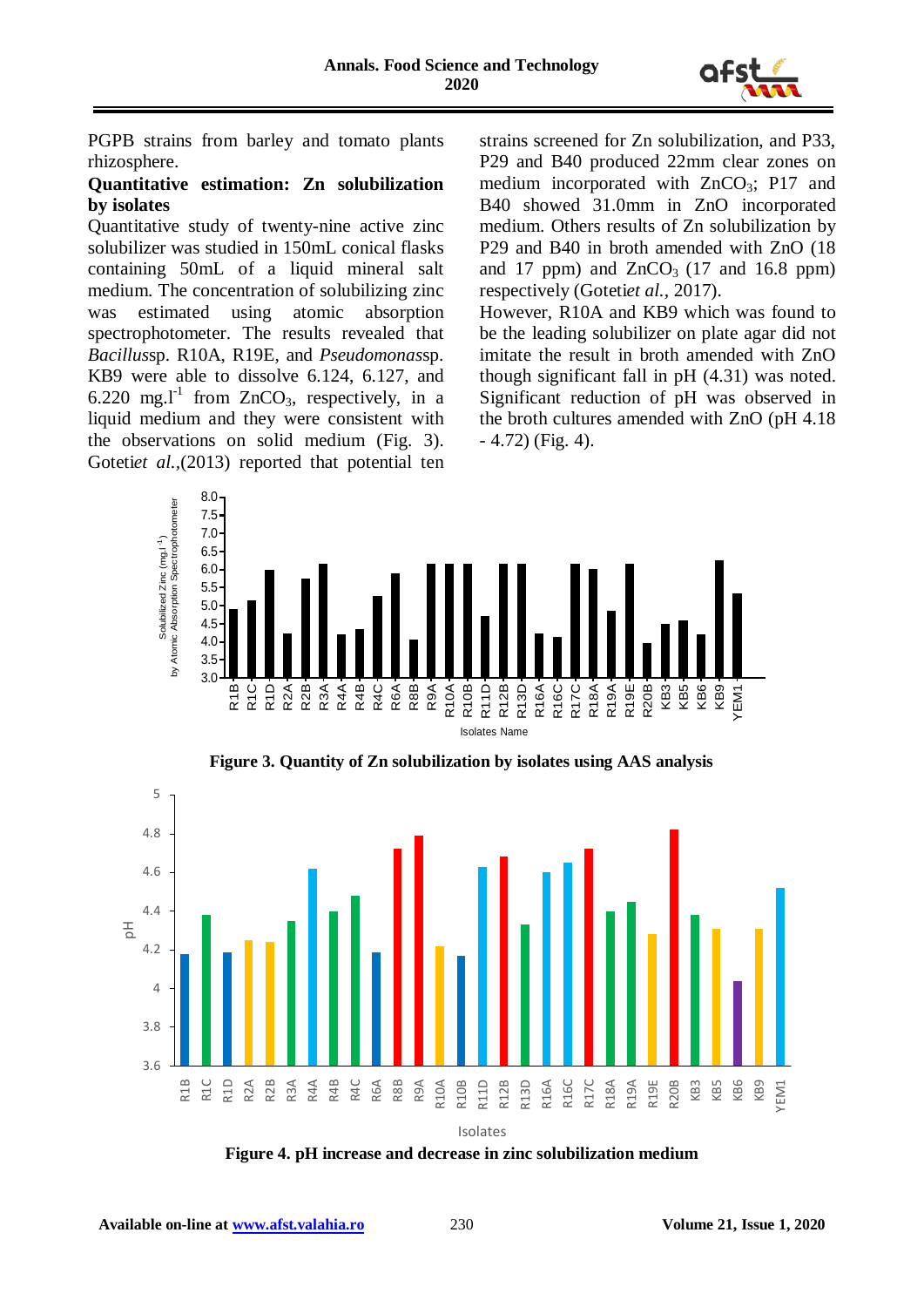

Sunithakumari*et al.,*(2016)reported that *P. aeruginosa, Stenotrophomonasmaltophilia*, *Enterobacter aerogenes*, *Mycobacterium brisbanense*, and *Xanthomonas retroflexus,* highly Zn solubilizer isolated from eight different agricultural fields (ground nut, banana, maize,chilli, sorghum, tomato sugarcane, and field bean) from Coimbatore district of Tamil Nadu and *P. aeruginosa* showed highest solubilization of Zn in the broth and also maximum decrease in the pH from 7 - 3.3 and noted maximum IAA production.

## **CONCLUSION**

In our experiment, Zn solubilization and quantification of some rhizo-microbes using AAS analysis and estimated physico-chemical characteristics of soil samples using the CHNS & chemical method. Study results revealed that the isolates R4B, R10B, and R20B showed their efficiency in Zn solubilization and we can use these cultures for the enhancement of plant nutrient (Zn) management in sustainable farming.

### **ACKNOWLEDGMENTS**

The authors are thankful to Dr. G. Selvakumar,Principal Scientist (Microbiology), ICAR-Indian Institute of Horticultural Research for his help in CHNS analysis. First author thanks to AnsumanSenapati, SRF and Ph.D. Scholar,ICAR-NRRI and BhaswatimayeeMahakur, Ravenshaw University, Odisha for his/his help in "R" programming and data analysis.

#### **REFERENCES**

- [1] Antoun, H. and Prevost, D. 2006. Ecology of plant growth promoting rhizobacteria*.* In: Siddiqui ZA (Eds.) PGPR:biocontrol and bio-fertilization. Springer, Dordrecht. pp. 1-38.
- [2] Broadley, M. R., White, P. J., Hammond, J. P., Zelko, I., and Lux, A. 2007. Zinc in plants. New phytologist, 173(4): 677-702.
- [3] Chernavina, P. 1970. Importance of trace elements in pigment production of MolekulasnayaBiologiya, 6: 340-355.
- [4] Devi, S.N.P., Kumari, K.S. and Vasandha, S. 2016. Assessment of competence of the *Pseudomonas aeruginosa* to solubilize insoluble form of zinc

under various cultural parameters. Arabian Journal for Science and Engineering, 41(6): 2117-2121.

- [5] Dimkpa, C.O., and Bindraban, P.S. 2016. Fortification of micronutrients for efficient agronomic production: a review. Agronomy for Sustainable Development, 36(1), 7.
- [6] Francis, A.J., Dodge, C., Chendrayan, K. and Quinby, H. 1988. Anaerobic microbial dissolution of lead oxide and production of organic acids. US Patent No. 4758345.
- [7] Goteti, K.P., Emmanuel, L.D.A., Desai, S. and Shaik, M.H.A. 2013. Prospective Zinc Solubilizing Bacteria for Enhanced Nutrient Uptake and Growth Promotion in Maize (*Zea mays* L.). International Journal of Microbiology. Article ID 869697, 1-7.
- [8] Hafeez, B., Khanif, Y. M., andSaleem, M. 2013. Role of zinc in plant nutrition-a review. American journal of experimental Agriculture, 3(2), 374.
- [9] Hassan, M. K., McInroy, J. A., and Kloepper, J. W. 2019. The Interactions of Rhizodeposits with Plant Growth-Promoting Rhizobacteria in the Rhizosphere: A Review. Agriculture, 9(7), 142.
- [10] Hefferon, K. 2019. Biotechnological Approaches for Generating Zinc-Enriched Crops to Combat Malnutrition. Nutrients, 11(2), 253.
- [11] Islam, S., Akanda, M.A., Prova, A., Islam, Md.T. and Hossain, Md.M. 2015. Isolation and Identification of Plant Growth Promoting Rhizobacteria from Cucumber Rhizosphere and Their Effect on Plant Growth Promotion and Disease Suppression. Front Microbiol.,6: 1360.
- [12] Jacoby, R., Peukert, M., Succurro, A., Koprivova, A., and Kopriva, S. 2017. The role of soil microorganisms in plant mineral nutrition—current knowledge and future directions. Frontiers in plant science, 8, 1617.
- [13] Kasa, P., Modugapalem, H. and Battini, K. 2015. Isolation, screening, and molecular characterization of plant growth promoting rhizobacteria isolates of *Azotobacter* and *Trichoderma* and their beneficial activities. J Nat SciBiol Med., 6(2): 360–363.
- [14] Khanghahi, M.Y., Ricciuti, P., Allegretta, I., Terzano, R. and Crecchio, C. 2018. Solubilization of insoluble zinc compounds by zinc solubilizing bacteria (ZSB) and optimization of their growth conditions. Environmental Science and Pollution Research,25(26): 25862-25868.
- [15] McNearJr, D.H. 2013. The rhizosphere-roots, soil and everything in between. Nature Education Knowledge, 4(3), 1.
- [16] Meyers, P.A. 1994. Preservation of elemental and isotopic source identification of sedimentary organic matter. Chem. Geol. 144: 289-302.
- [17] Mitra, D., Ganeshamurthy, A.N., Sharma, K., Radha, T.K. and Rupa, T.R. 2019. Plant growth promotion and biocontrol activity of some typical harsh environment rhizo-microbes and their effects on *Amaranthus cruentus* plants. Res. J. Biotech. 15(1):35-45.